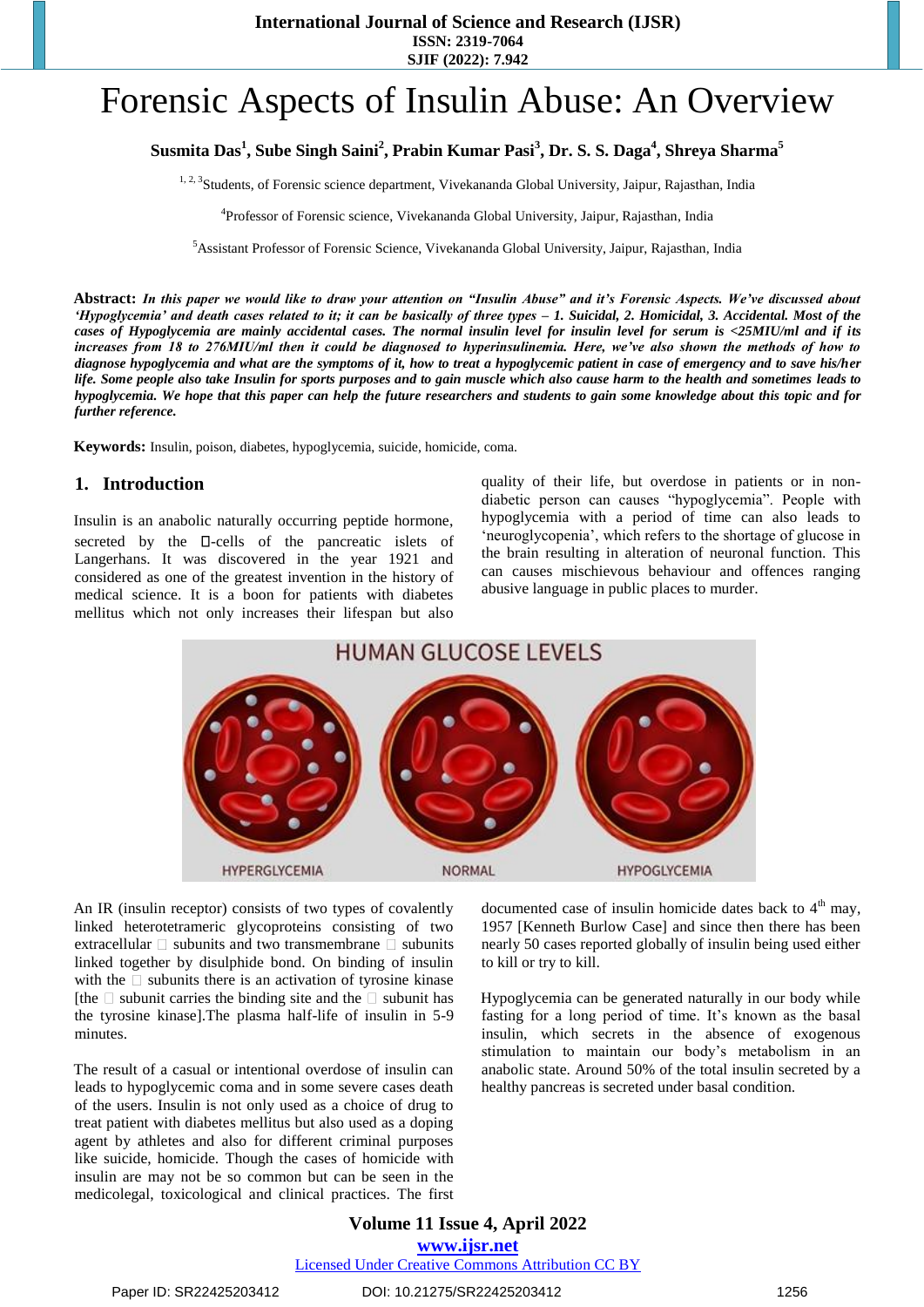

## **2. Discussion**

Insulin can be detected from blood liver and plasma the symptom sources like nerve damage, kidney damage, eye problem and high blood glucose induces excessive thirst and frequent urination.

Insulin can be tested with glucose and c- peptide test. Insulin levels are also sometimes used in glucose tolerance test (GTT) in this situation blood glucose and insulin are measured at pre-established time intervals to evaluate insulin resistance.

From the forensic point of view, it is essential; to analyse the events performed in a state of limited consciousness which is known as a result of hypoglycaemia. There are few known cases of the insulin abuse as a doping agent by the athletes for body building and muscles gaining purposes. It is also seen in the case of Manchausen syndrome that people



Intake insulin in the thought of that they are ill, which can also causes hypoglycemia, so for that we need to take some precautions by counselling the patients as much as possible. Nowadays insulin is also used for various other purposes rather than maintaining the euglycemia. Some other fields where insulin has been used as a wound healing activity in athletes as an anti-aging agent.

Clinical alertness is very important in such suicidal, homicidal or accidental cases which help in diagnose of overdose of insulin administration with the intention.

Clinical diagnosis is mainly based on symptomology.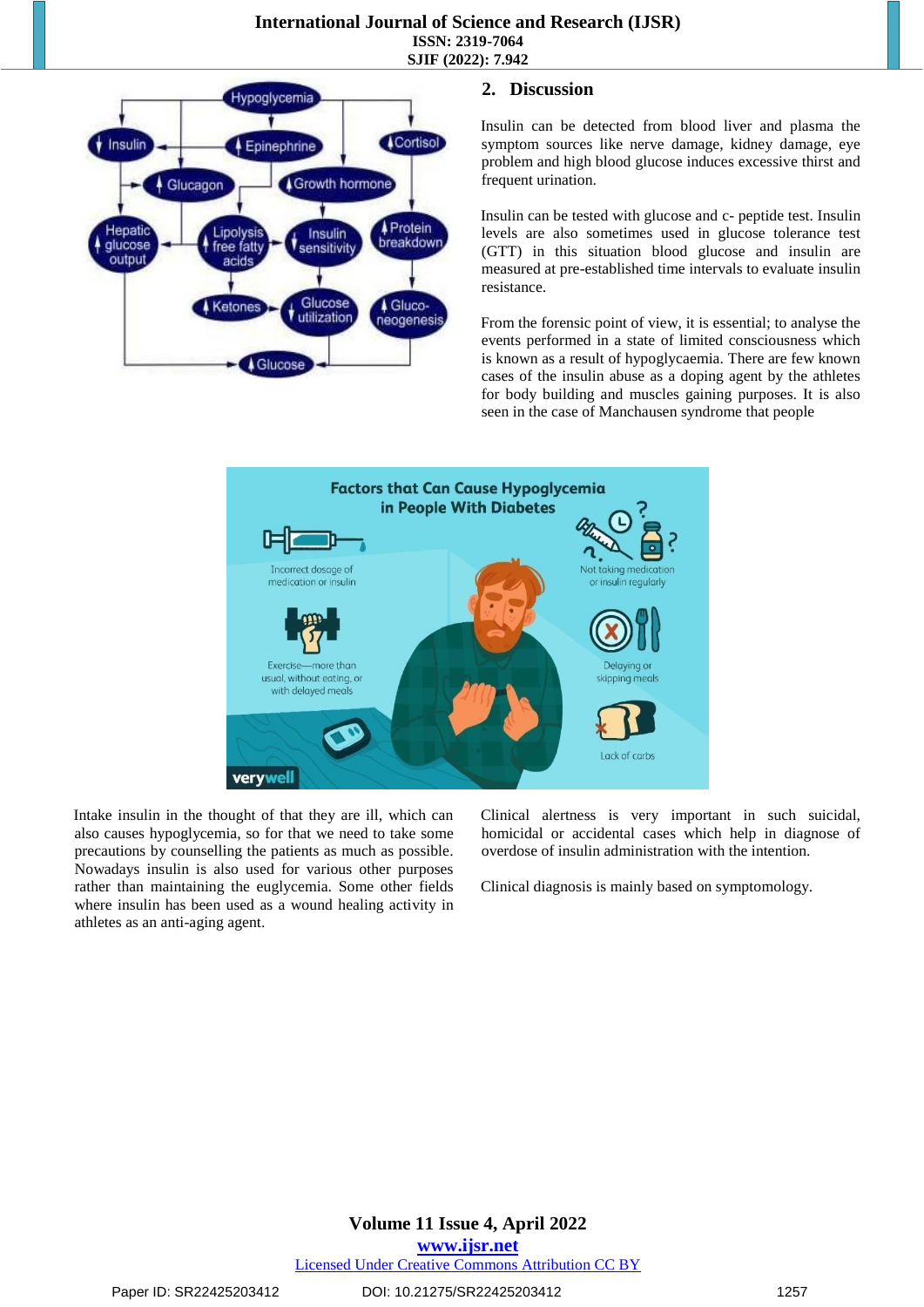#### **International Journal of Science and Research (IJSR) ISSN: 2319-7064 SJIF (2022): 7.942**



Some commonly observed symptoms are:

- 1) Anxiety
- 2) Confusion
- 3) Fatigue
- 4) Extreme hunger
- 5) Irritability
- 6) Sweating or clammy skin 7.Trembling hands.

## **3. Case Study**

A 53 year old man who is a diabetic patient and used to consume insulin at a mild dose which was required for his body, but just before the day of the incident, he took the doses of insulin at night and didn't follow the proper diet, so due to basal insulin formation he got early morning drowsiness and after that he got unconscious then, after that; Dr. came and a glucose solution has been infused to his body, when he got stabilised he was released from the hospital then after some time he again got fainted and got drowsiness repeatedly, then the Dr. gave him oral glucose solution and complex carbohydrate to maintain the glucose balance in his body and released from the hospital.

## **4. Forensic Aspects**

#### **A Detailed Histopathological & Immunochemical Examination:**

For the detection of hypoglycemia IHS (insulin human serum) is usual by the experty. In which if there is any suspicion of suicidal or homicidal case by consuming or injecting insulin at a high dose. Then the presence of insulin in the blood can be tested with the help of immunoradiometrie assays (IRMA kit immunotech) we can observe the insulin in human serum and plasma by in vitro process. It lead to an excessive surge of insulin in the vitrous humor, this is jounal in most of the suicidal cases similarly there is another process for the detection of insulin in the vitreous humor, which is LC-MS/MS (liquid chromatography tandem mass spectrometry). This is a much more advanced method used in analytical chemistry and it produces the confirmation of insulin poisoning.

We also used histopathological and immunochemical parameters to objectively assess the degree of neuronal necrosis and white matter degeneration. The assessment of neural necrosis was analysed in the neocortex hippocampal dentate gyrus, CA1 of hippocampus and caudoputamen. And the assessment of white matter degeneration was analysed in the globuspallidus internal capsule and corpus callosum .The higher score of the each brain region for each parameter indicates the more significant pathological condition.

#### **Biochemical Studies**:

From the forensic medico-legal point of view the elucidation of insulin levels in the postmortem and to extract the biological materials from the body is very difficult and the result will be still in doubt. After the consumption or injection of the insulin, the chances of survival depends upon the timing and also several different factors; such as –

- a) Type of insulin
- b) Method of administration
- c) Anatomical localization of the injection sites on the body
- d) Time interval after consumption

A post-mortem biochemical investigation was done immediately after the autopsy. Any kind of preservatives such as sodium fluoride has not been used in the examination. The result shows that low glucose level in the body fluids and blood (1-5mg/dL), there will be no increase of insulin  $(1.34-10.4 \square g/mL)$  or C-peptide  $(0.25-1.41mg/mL)$ along with the decrease of slight to moderate level of glucagon and the glucose and lactate levels were 1mg/dL and 1mmol/L in vitreous humor and cerebrospinal fluid respectively, and also the level of serum chloride will be found low. Otherwise there will be no changes in the electrolyte disorders aldosterone and serum renin will remain normal but angiotensin I and II can show dissociation in the concentration. The Brain Natriuretic Peptide (BNP) level in PCF can be at a low amount but the Atrial Natriuretic Peptide (ANP) can show a slight increase in the concentration level.

#### **Molecular Aspects**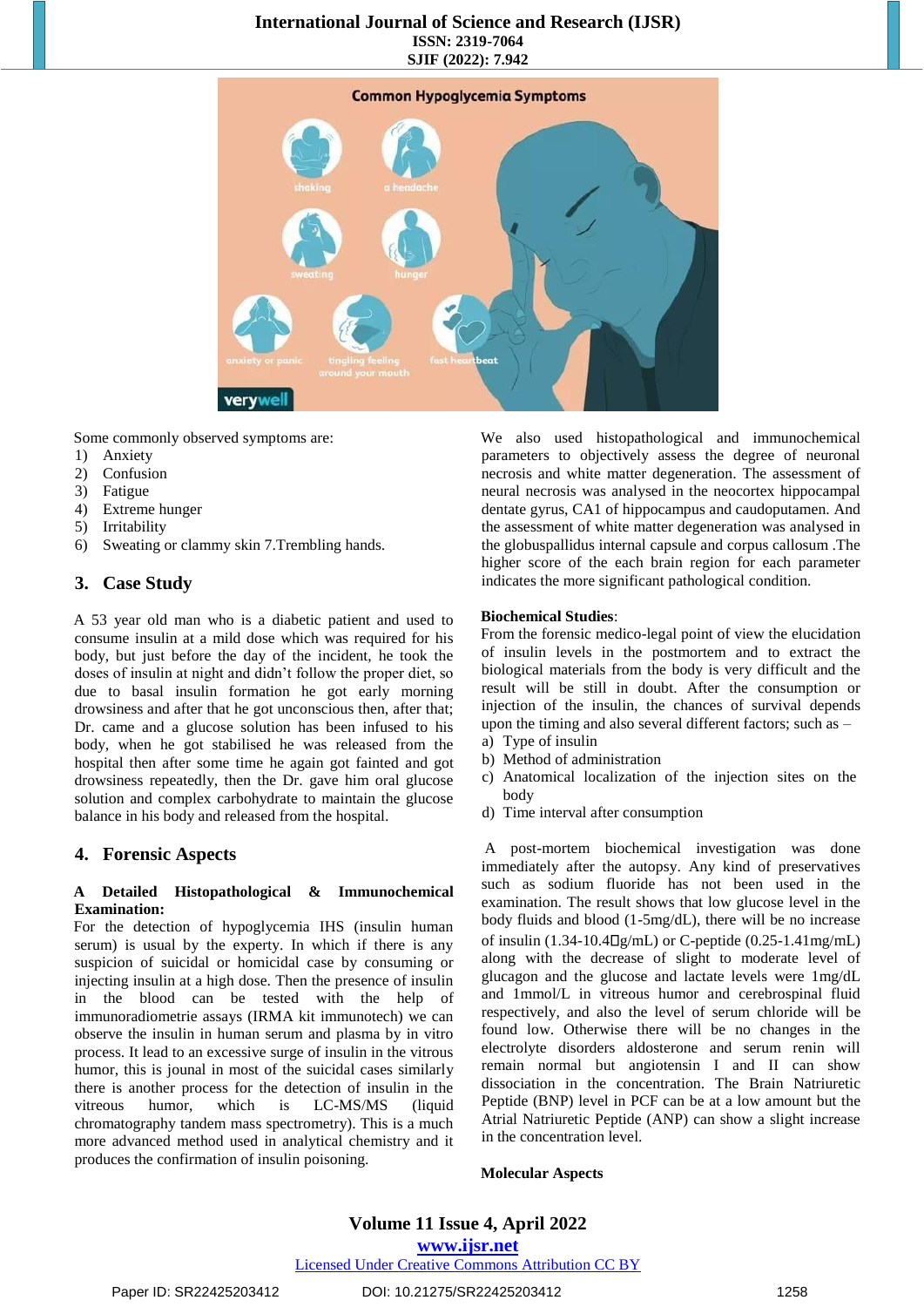Insulin overdose's effects and symptoms can be divided into two groups –

- 1) Sympathomimetic effect: This causes nausea, vomiting, seating, hyperventilation, tachycardia, labile blood pressure, and hyperventilation.
- 2) Neuroglycopenic effect: This causes abnormal behaviour, altered level of consciousness, lethargy, coma, cerebrum oedema, hyper reflexia etc.

In the identification we used to find out first the molecular structures of the insulin through which we can identify that weather it was fast acting or short acting insulin. Actrapid <sup>R</sup> is a fast acting and short acting insulin which is used to maintain the diabetes and hyperglycaemia state. But sometimes it generates a toxic effect on the body which leads to hypoglycemia. In the case of Actrapid<sup>R</sup> the overdose can be detected by Whipple's triad, which can identify the-

- a) Symptoms of hypoglycemia
- b) Symptom of low plasma glucose
- c) Symptoms of resolution after plasma glucose rectification.

So by understanding the types of insulin Dr. can treat the patients and if the patient is dead then the forensic experts can find out evidences to investigate the case as, this hypoglycemia has an exaggerated effect on the body. So, the molecular aspects are very needy in this type of cases.

## **5. Conclusion**

It is important to develop the effective system that can quickly diagnose and identify the overdose of insulin in the body. By acquiring the knowledge and giving proper idea of insulin abuse to the patients can decrease this kind of case. In this field mostly the accidental case are found so by counselling them and by providing a little bit of training can some millions of life from insulin overdose. In our paper we've dried to bring some major highlight of hypoglycemia we've discussed the major symptoms and factors and also the forensic aspects and here we also inputted a real life case study of an accidental case study of an accidental case of insulin overdose. We must take the major precautions is which more required for the improvement of such situation we also focus on the technical methods and matters for further more analysis and for examination and to get the undoubtful results.

#### **Acknowledement**

We would like to thank Dr. P. Trivedi sir who gave us his precious time and share his enormous knowledge with us which helps a lot for our case study and we also got a chance to learn a lot of things from him. Without his proper guidance and support this will be an impossible work for us to complete this paper, he also helps us in our research works so we are very much indebted to you.

## **References**

[1] Thevis M, Thomas A, Schänzer W, Ostman P, Ojanperä I. Measuring insulin in humanvitreoushumour using LC-MS/MS. Drug Testing and Analysis. 2012; 4(1):53-56. DOI: 10.1002/dta.368

- [2] Thevis M, Thomas A, Schänzer W. Insulin. In: Thieme D, Hemmersbach P, editors. Doping in Sports, Handbook of Experimental Pharmacology 195.
- [3] Springer- Verlag: Berlin Heidelberg; 2010. pp. 209- 226. DOI: 10.1007/97854079088-4\_10
- [4] Lai MW, Klein-Schwartz W, Rodgers GC, et al. 2005 Annual Report of the American Association of Poison Control Center's national poisoning and exposure database. *ClinToxicol (Phila).* 2006; 44:803–932.
- [5] Marks V, Richmond C. William Archerd, and USA: a serial matrimonialist killer. In: *Insulin Murders.* London: RSM Press, 2007, 9-18
- [6] Mégarbane B, Deye N, Bloch V, et al. Intentional overdose with insulin: prognostic factors and toxicokinetic / toxicodynamic profiles. *Crit Care.*  2007; 11:R115–R115.
- [7] Wei YM, Liu XY, Shou C, Liu XH, Meng WY, Wang ZL, Wang YF, Wang YQ, Cai ZY, Shang LX, Sun Y, Yang HX. Value of fasting plasma glucose to screen gestational diabetes mellitus before the 24th gestational week in women with different prepregnancy body mass index. Chin Med J (Engl). 2019 Apr 20;132(8):883-888.
- [8] Skowronek R, Nowicka J, Czech E, Chowaniec M, Rygol K. A case of suicidal insulin over-dose— Significance of directed toxicological and histopathological studies for medico-legalopinion. In: Abstracts of the 22nd International Meeting of Forensic Medicine Alpe-Adria-Pannonia; 5-8 June 2013; Kraków, Poland; ArchiwumMedycynySadowej I Kryminologii.2013;1:44-45
- [9] Gauff F, Patan-Zugaj B, Licka TF. Hyperinsulinaemia increases vascular resistanceand endothelin-1 expression in the equine digit. Equine Veterinary Journal. 2013; 45(5):613-618. DOI: 10.1111/evj.12040
- [10] Thevis, M.; Thomas, A.; Schänzer, W. Redaktorzy. Doping in Sports. In Handbook of Experimental Pharmacology Series; Springer: Berlin/Heidelber, Germany, 2010.
- [11] Mayer, J.P.; Zhang, F.; DiMarchi, R.D. Insulin structure and function. Biopolymers 2007, 88, 687– 713.
- [12] Hildebrandt P, Birch K, Sestoft L, et al. Human Monotard insulin: dosedependent subcutaneous absorption. *Diabetes Res.* 1984; 1:183–5.
- [13] http://www.diabetesatlas.org/September 2017
- [14] Cooper AJ. Attempted suicide using insulin by a non diabetic: a case study demonstrating the acute and chronic consequences of profound hypoglycaemia. Can J Psychiatry 1994; 39:103–7.
- [15] Uchida D, Ohigashi S, Hikita S, Kitamura N, Motoyoshi M, Tat-suno I. Acute pulmonary oedema caused by hypoglycaemia due to insulin overdose. Intern Med 2004; 43:1056–9.
- [16] Tsujimoto T, Takano M, Nishiofuku M, Yoshiji H, Matsumura Y,Kuriyama S et al. Rapid onset of glycogen storage hepatomegaly in a type-2 diabetic patient after a massive dose of long-actinginsulin and large doses of glucose. Intern Med 2006; 45:469–73.
- [17] Thevis, M.; Thomas, A.; Schänzer, W. Redaktorzy. Doping in Sports. In Handbook of Experimental Pharmacology Series;Springer: Berlin/Heidelber, Germany, 2010.

## **Volume 11 Issue 4, April 2022**

**www.ijsr.net**

## Licensed Under Creative Commons Attribution CC BY